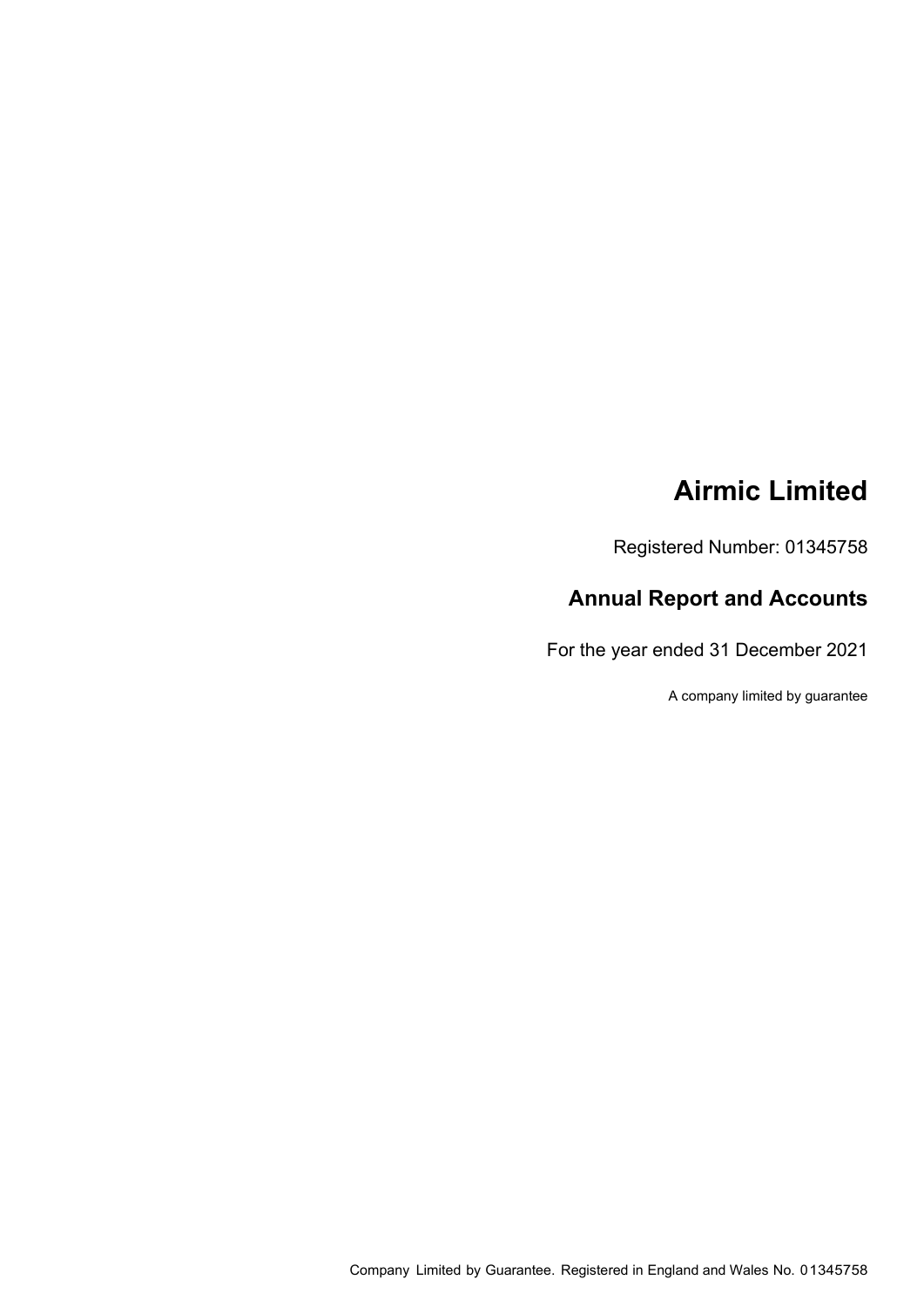# **Airmic Board and Management**

| <b>Directors</b> | Tracey Skinner ACII, AIRM<br><b>Claire Combes ACA</b><br>Timothy Graham FCA, ACII, MIRM, MBA<br>Emily Jenner BSc (Hons)<br>Fiona Davidge LLB (Hons), FIRM, MBCI | Chair to 31.08.21<br>Chair from 01.09.21<br><b>First Deputy Chair</b><br>Second Deputy Chair to 26.02.21<br>Resigned 26.02.21<br>Second Deputy Chair from 24.06.21 |
|------------------|-----------------------------------------------------------------------------------------------------------------------------------------------------------------|--------------------------------------------------------------------------------------------------------------------------------------------------------------------|
|                  | John Ludlow CFIRM<br>Julia Graham BSc, FCII, Chartered Insurance Risk Manager, FBCI                                                                             | CEO to 05.04.21<br>CEO from 06.04.21; Deputy CEO & Technical<br>Director to 05.04.21<br>Appointed 13.04.21                                                         |
|                  | Colin Barker BA (Hons) FCMA, CGMA, FCG                                                                                                                          | Resigned 04.01.22                                                                                                                                                  |
|                  | Amanda Craib LLB (Hons), CISM                                                                                                                                   | Appointed 28.06.21                                                                                                                                                 |
|                  | Mark Dawson ACII, Chartered Insurance Practitioner                                                                                                              |                                                                                                                                                                    |
|                  | <b>Glenn Ellis CMIRM</b>                                                                                                                                        | Appointed 13.04.21                                                                                                                                                 |
|                  | Alison Hill MBA, BSc (Hons), CGMA, ACMA, IRMCert                                                                                                                |                                                                                                                                                                    |
|                  | Richard Hoult BA (Hons), FCMA, CGMA                                                                                                                             | Appointed 13.04.21                                                                                                                                                 |
|                  | Nicholas Hughes BA (Law), MRAeS                                                                                                                                 |                                                                                                                                                                    |
|                  | Angela lannetta ACA, IRMCert                                                                                                                                    | Appointed 01.09.21                                                                                                                                                 |
|                  | James Kelly AMCT, FCA, MA                                                                                                                                       |                                                                                                                                                                    |
|                  | Tim Murray LLB (Hons), ACII, ACILA, SIRM                                                                                                                        | Resigned 15.04.21                                                                                                                                                  |
|                  | Xavier Mutzig LLM                                                                                                                                               |                                                                                                                                                                    |
|                  | Alison Quinlivan BA (Hons), FCII, Chartered Insurance Practitioner                                                                                              | Appointed 13.04.21                                                                                                                                                 |
|                  | Jordane Terrasse                                                                                                                                                | Appointed 01.09.21                                                                                                                                                 |
| <b>Officers</b>  | Nicholas Hughes BA (Law), MRAeS                                                                                                                                 | <b>Honorary Secretary</b>                                                                                                                                          |
|                  | Timothy Graham FCA, ACII, MIRM, MBA                                                                                                                             | Honorary Treasurer                                                                                                                                                 |
| Team             | Lynda Kameche                                                                                                                                                   | EA to CEO                                                                                                                                                          |
|                  | Alexander Frost MA, ARM                                                                                                                                         | <b>Market Development</b>                                                                                                                                          |
|                  | Hoe-Yeong Loke BSc, MSc, Cert CII                                                                                                                               | Research                                                                                                                                                           |
|                  | Adam Ireland BSc (Hons), MA, Chartered MCIPD                                                                                                                    | Learning & Development                                                                                                                                             |
|                  | Suzan Ozkurt                                                                                                                                                    | Events                                                                                                                                                             |
|                  | Louis Varley (from 14.02.22) / Matthew Goldsmith                                                                                                                | Digital                                                                                                                                                            |
|                  | Olabisi Porteous LLB (Hons)                                                                                                                                     | Membership                                                                                                                                                         |
|                  | Leigh-Anne Slade MA (from 01.01.22)                                                                                                                             | Special Interest Groups & External<br>Communications                                                                                                               |
|                  | Eleanor Bounds BSc (Hons)                                                                                                                                       | Training & Networking Administration                                                                                                                               |
|                  | Lesley Davies BA (Hons), CPFA                                                                                                                                   | Finance & Business Operations                                                                                                                                      |
|                  | Natalia Selter MAAT                                                                                                                                             | Accounts                                                                                                                                                           |
| Consultants      | <b>Patrick Smith</b>                                                                                                                                            | Airmic Academy                                                                                                                                                     |
|                  | David Benyon MA (to 01.12.21)                                                                                                                                   | <b>Communications / Airmic News</b>                                                                                                                                |
|                  | Richard Cutcher BA (Hons)                                                                                                                                       | Airmic Talks & Captives                                                                                                                                            |
|                  | Lee Coppack MA (from 01.12.21)                                                                                                                                  | Airmic News / Member News                                                                                                                                          |
|                  | Leigh-Anne Slade MA (from 01.12.21)                                                                                                                             | Communications                                                                                                                                                     |
|                  | Leigh-Anne Slade MA (to 31.12.21)                                                                                                                               | <b>Special Interest Groups</b>                                                                                                                                     |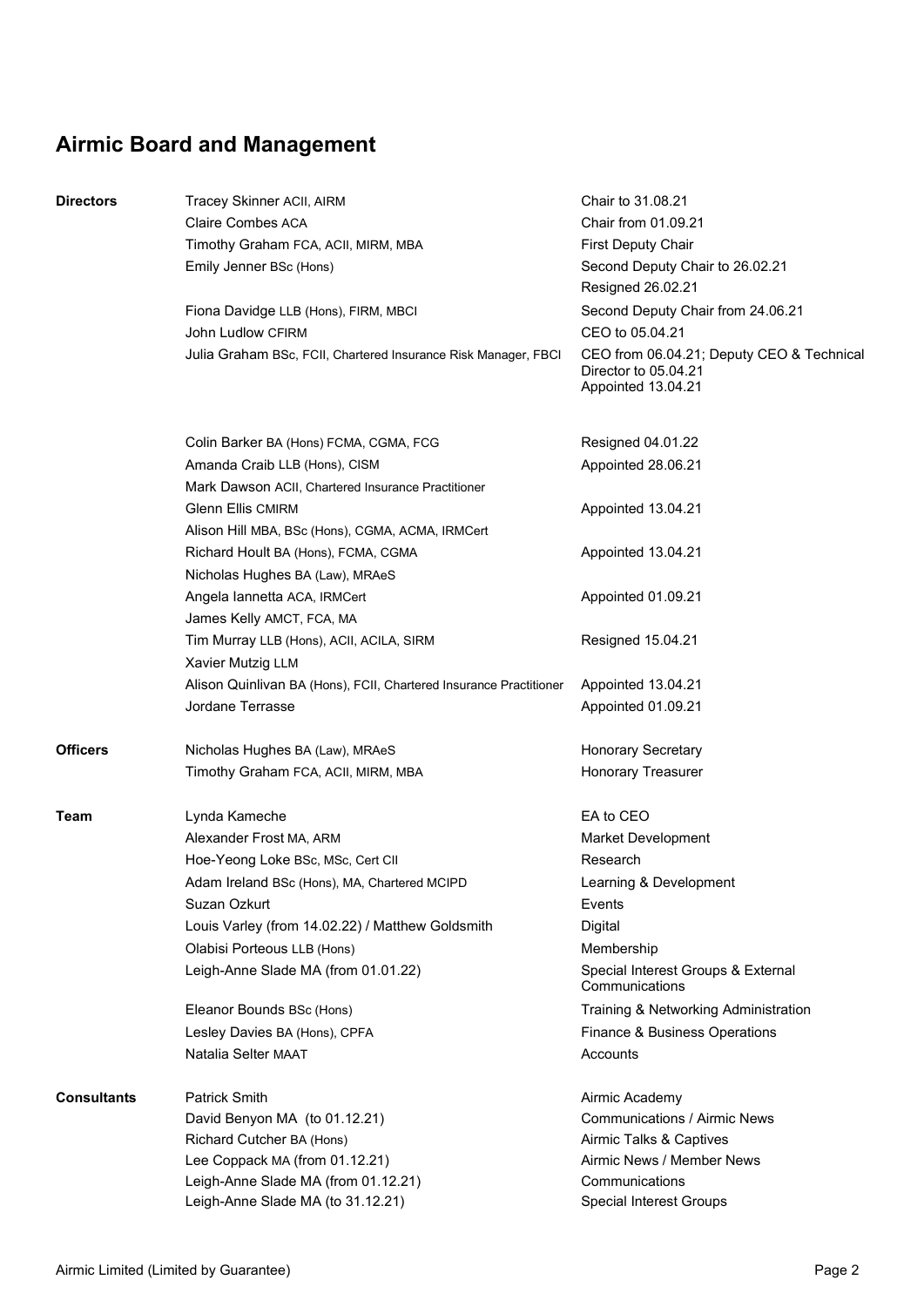# **The Directors' Report**

# **Statement of Directors' Responsibilities**

The directors are responsible for preparing the Directors' Report and the financial statements in accordance with applicable law and regulations.

Company law requires the directors to prepare financial statements for each financial year. Under that law the directors have elected to prepare the financial statements in accordance with United Kingdom Generally Accepted Accounting Practice (United Kingdom Accounting Standards and applicable law). Under company law the directors must not approve the financial statements unless they are satisfied that they give a true and fair view of the state of affairs of the company and of the profit or loss of the company for that period. In preparing these financial statements, the directors are required to:

- select suitable accounting policies and then apply them consistently;
- make judgements and estimates that are reasonable and prudent;
- state whether applicable UK Accounting Standards have been followed, subject to any material departures disclosed and explained in the financial statements; and
- prepare the financial statements on the going concern basis unless it is inappropriate to presume that the company will continue in business.

The directors are responsible for keeping adequate accounting records that are sufficient to show and explain the company's transactions and disclose with reasonable accuracy at any time the financial position of the company and enable them to ensure that the financial statements comply with the Companies Act 2006. They are also responsible for safeguarding the assets of the company and hence for taking reasonable steps for the prevention and detection of fraud and other irregularities.

# **Principal Activities**

The principal activities of the company continued to be developing excellence in business risk management and supporting the effective use of insurance. The directors are of the opinion that the results should be disclosed within an income and expenditure account rather than a profit and loss account as this better reflects the nature of the company's activities.

# **Charitable Donations**

The company made donations totalling £1,500 in the year (£1,000 to Young Minds, the Chair's charity for the year, and £500 to Endometriosis UK), (£100 in 2020 to a local charitable project for elderly people).

### **Directors**

The directors as set out on page 2 under Airmic Board & Management held office during the whole of the period from 1 January 2021 to the date of this report unless otherwise stated. Management Liability – Trustees and individual liability cover, was in place during the year.

### **Auditor**

Moore Kingston Smith LLP have indicated their willingness to continue in office. A resolution to reappoint Moore Kingston Smith LLP as auditor to the company and to authorise the directors to fix their remuneration will be proposed at the Annual General Meeting.

### **Statement of Disclosure to Auditor**

So far as the directors are aware, there is no relevant audit information of which the company's auditor is unaware; and, they have taken all the steps that they ought to have taken as directors in order to make themselves aware of any relevant audit information and to establish that the company's auditor is aware of that information.

This report has been prepared in accordance with the special provisions of Part 15 of the Companies Act 2006 relating to small companies.

Approved by the board of directors and signed on their behalf by:

**Claire Combes Chair** Date: 2022

Airmic Limited (Limited by Guarantee) Page 3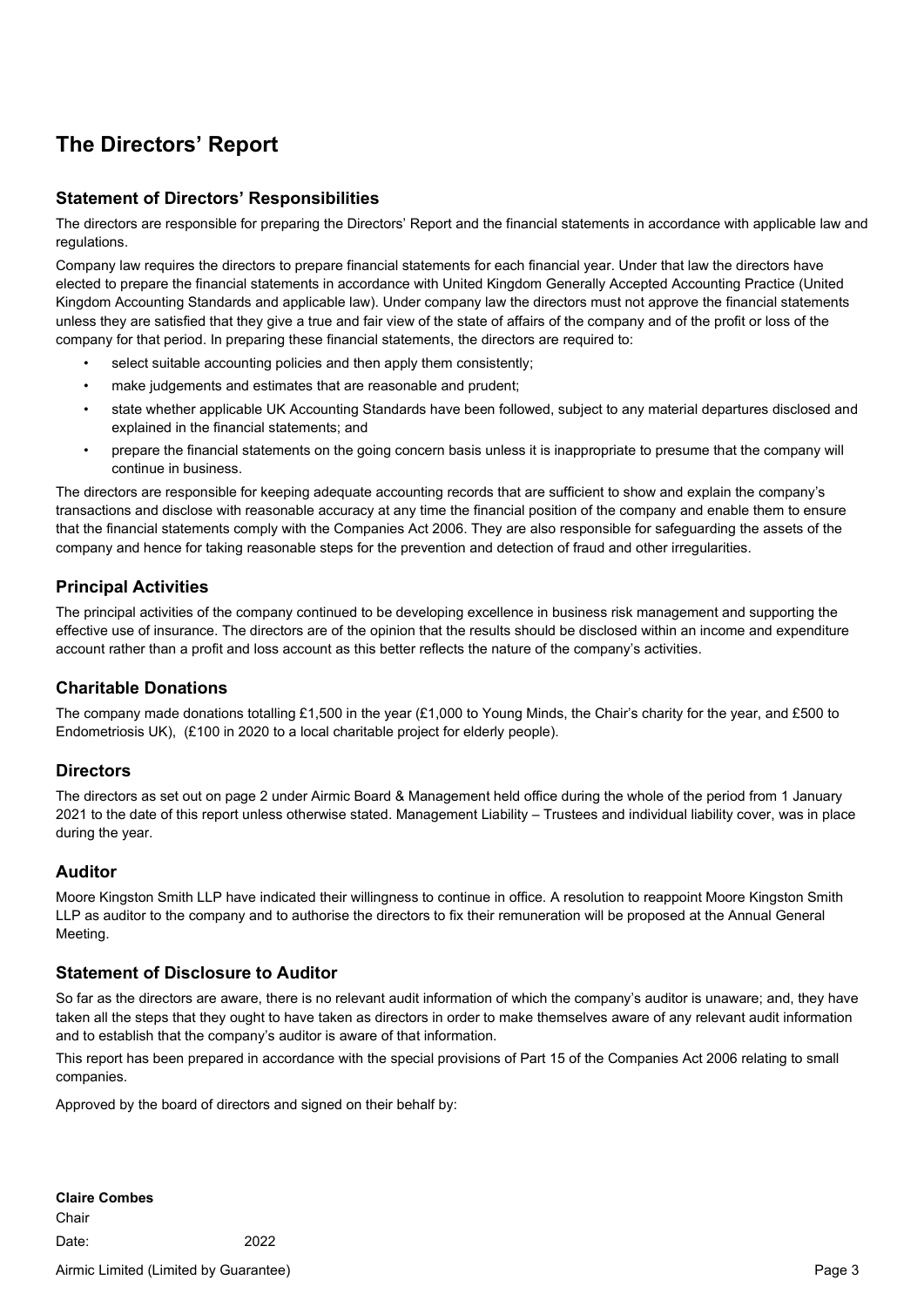# **Independent Auditor's Report to the Members of Airmic Limited**

# **Opinion**

We have audited the financial statements of Airmic Limited for the year ended 31 December 2021 which comprise the Income and Expenditure Account, the Balance Sheet, the Statement of Cash Flows and notes to the financial statements, including a summary of significant accounting policies. The financial reporting framework that has been applied in their preparation is applicable law and United Kingdom Accounting Standards, including FRS 102 'The Financial Reporting Standard Applicable in the UK and Republic of Ireland' (United Kingdom Generally Accepted Accounting Practice).

In our opinion the financial statements:

- give a true and fair view of the state of the company's affairs as at 31 December 2021 and of its deficit for the year then ended;
- have been properly prepared in accordance with United Kingdom Generally Accepted Accounting Practice; and
- have been prepared in accordance with the requirements of the Companies Act 2006.

# **Basis for opinion**

We conducted our audit in accordance with International Standards on Auditing (UK) (ISAs(UK)) and applicable law. Our responsibilities under those standards are further described in the Auditor's Responsibilities for the audit of the financial statements section of our report. We are independent of the company in accordance with the ethical requirements that are relevant to our audit of the financial statements in the UK, including the FRC's Ethical Standard, and we have fulfilled our other ethical responsibilities in accordance with these requirements. We believe that the audit evidence we have obtained is sufficient and appropriate to provide a basis for our opinion.

# **Conclusions relating to going concern**

In auditing the financial statements, we have concluded that the directors' use of the going concern basis of accounting in the preparation of the financial statements is appropriate.

Based on the work we have performed, we have not identified any material uncertainties relating to events or conditions that, individually or collectively, may cast significant doubt on the company's ability to continue as a going concern for a period of at least twelve months from when the financial statements are authorised for issue.

Our responsibilities and the responsibilities of the directors with respect to going concern are described in the relevant sections of this report.

### **Other information**

The directors are responsible for the other information. The other information comprises the information included in the annual report, other than the financial statements and our auditor's report thereon. Our opinion on the financial statements does not cover the other information and, except to the extent otherwise explicitly stated in our report, we do not express any form of assurance conclusion thereon.

In connection with our audit of the financial statements, our responsibility is to read the other information and, in doing so, consider whether the other information is materially inconsistent with the financial statements or our knowledge obtained in the audit or otherwise appears to be materially misstated. If we identify such material inconsistencies or apparent material misstatements, we are required to determine whether there is a material misstatement in the financial statements or a material misstatement of the other information. If, based on the work we have performed, we conclude that there is a material misstatement of this other information, we are required to report that fact.

We have nothing to report in this regard.

### **Opinions on other matters prescribed by the Companies Act 2006**

In our opinion, based on the work undertaken in the course of the audit:

- the information given in the directors' report for the financial year for which the financial statements are prepared is consistent with the financial statements; and
- the directors' report have been prepared in accordance with applicable legal requirements.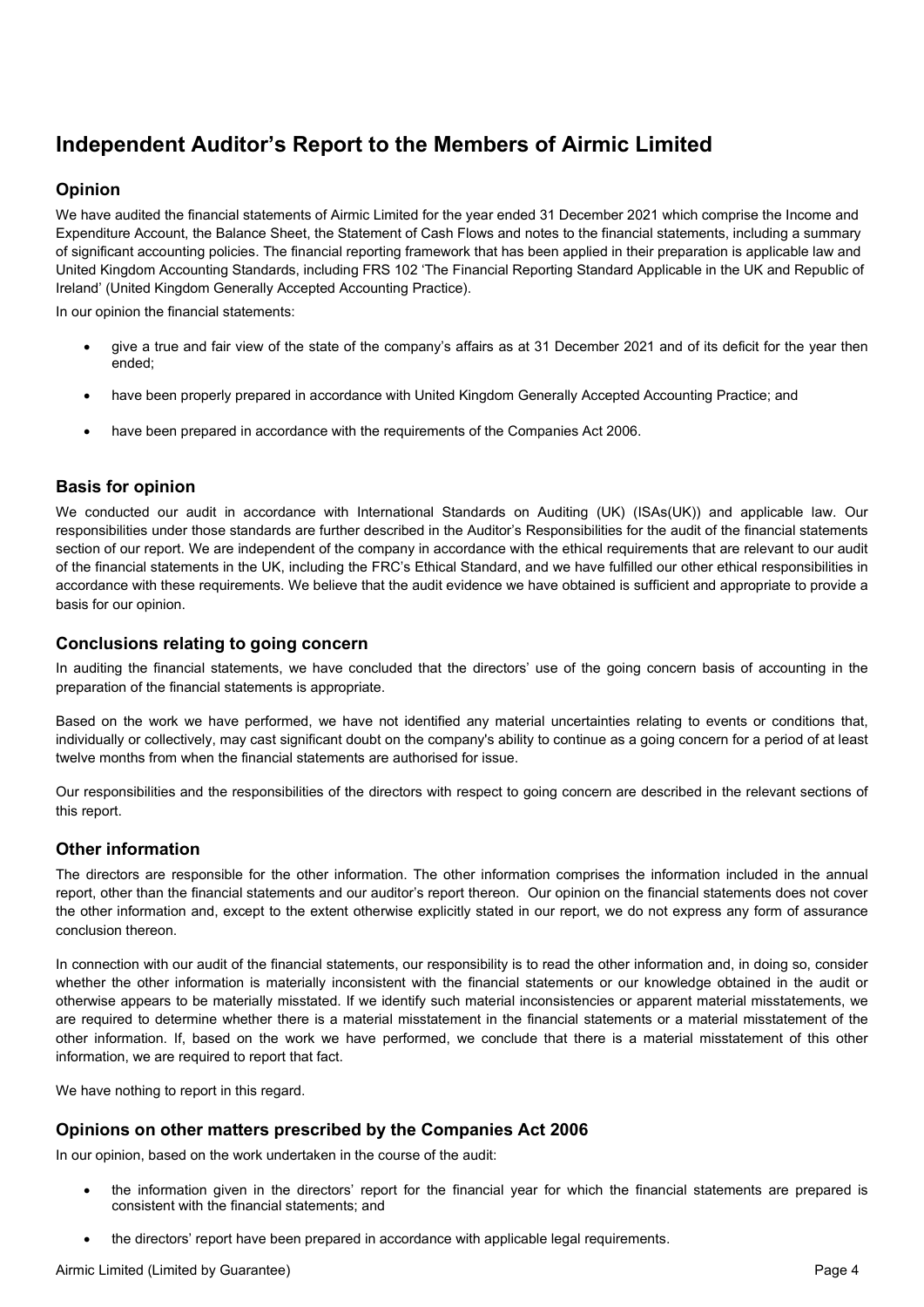## **Matters on which we are required to report by exception**

In the light of the knowledge and understanding of the company and its environment obtained in the course of the audit, we have not identified material misstatements in the directors' report.

We have nothing to report in respect of the following matters where the Companies Act 2006 requires us to report to you if, in our opinion:

- adequate accounting records have not been kept, or returns adequate for our audit have not been received from branches not visited by us; or
- the financial statements are not in agreement with the accounting records and returns; or
- certain disclosures of directors' remuneration specified by law are not made; or
- we have not received all the information and explanations we require for our audit; or
- the directors were not entitled to prepare the financial statements in accordance with the small companies regime and take advantage of the small companies' exemption in preparing the directors' report and from the requirement to prepare a strategic report.

### **Responsibilities of directors**

As explained more fully in the directors' responsibilities statement set out on page 3, the directors are responsible for the preparation of the financial statements and for being satisfied that they give a true and fair view, and for such internal control as the directors determine is necessary to enable the preparation of financial statements that are free from material misstatement, whether due to fraud or error.

In preparing the financial statements, the directors are responsible for assessing the company's ability to continue as a going concern, disclosing, as applicable, matters related to going concern and using the going concern basis of accounting unless the directors either intend to liquidate the company or to cease operations, or have no realistic alternative but to do so.

## **Auditor's responsibilities for the audit of the financial statements**

Our objectives are to obtain reasonable assurance about whether the financial statements as a whole are free from material misstatement, whether due to fraud or error, and to issue an auditor's report that includes our opinion. Reasonable assurance is a high level of assurance, but is not a guarantee that an audit conducted in accordance with ISAs (UK) will always detect a material misstatement when it exists. Misstatements can arise from fraud or error and are considered material if, individually or in aggregate, they could reasonably be expected to influence the economic decisions of users taken on the basis of these financial statements.

Irregularities, including fraud, are instances of non-compliance with laws and regulations. We design procedures in line with our responsibilities, outlined above, to detect material misstatements in respect of irregularities, including fraud. The extent to which our procedures are capable of detecting irregularities, including fraud is detailed below.

### **Explanation as to what extent the audit was considered capable of detecting irregularities, including fraud**

The objectives of our audit in respect of fraud, are; to identify and assess the risks of material misstatement of the financial statements due to fraud; to obtain sufficient appropriate audit evidence regarding the assessed risks of material misstatement due to fraud, through designing and implementing appropriate responses to those assessed risks; and to respond appropriately to instances of fraud or suspected fraud identified during the audit. However, the primary responsibility for the prevention and detection of fraud rests with both management and those charged with governance of the company.

Our approach was as follows:

- We obtained an understanding of the legal and regulatory requirements applicable to the company and considered that the most significant are the Companies Act 2006, UK financial reporting standards as issued by the Financial Reporting Council, and UK taxation legislation.
- We obtained an understanding of how the company complies with these requirements by discussions with management.
- We assessed the risk of material misstatement of the financial statements, including the risk of material misstatement due to fraud and how it might occur, by holding discussions with management.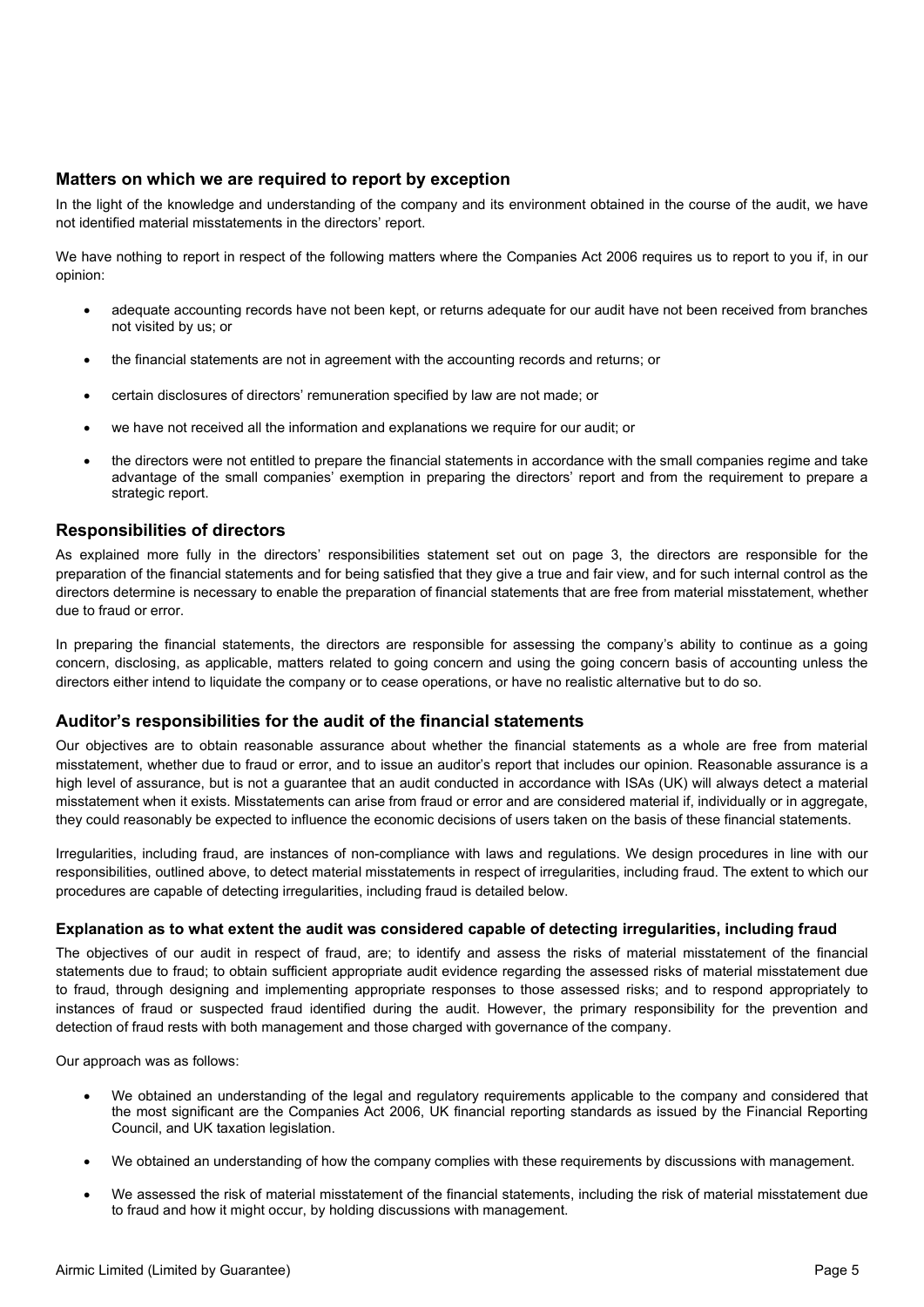- We inquired of management and those charged with governance as to any known instances of non-compliance or suspected non-compliance with laws and regulations.
- Based on this understanding, we designed specific appropriate audit procedures to identify instances of non-compliance with laws and regulations. This included making enquiries of management and obtaining additional corroborative evidence as required.

Due to the inherent limitations of an audit, there is an unavoidable risk that we may not have detected some material misstatements in the financial statements, even though we have properly planned and performed our audit in accordance with auditing standards. For example, as with any audit, there remains a higher risk of non-detection of irregularities, as these may involve collusion, forgery, intentional omissions, misrepresentations, or the override of internal controls. We are not responsible for preventing fraud or non-compliance with laws and regulations and cannot be expected to detect all fraud and non-compliance with laws and regulations.

As part of an audit in accordance with ISAs (UK) we exercise professional judgement and maintain professional scepticism throughout the audit. We also:

- Identify and assess the risks of material misstatement of the financial statements, whether due to fraud or error, design and perform audit procedures responsive to those risks, and obtain audit evidence that is sufficient and appropriate to provide a basis for our opinion. The risk of not detecting a material misstatement resulting from fraud is higher than for one resulting from error, as fraud may involve collusion, forgery, intentional omissions, misrepresentations, or the override of internal control.
- Obtain an understanding of internal control relevant to the audit in order to design audit procedures that are appropriate in the circumstances, but not for the purposes of expressing an opinion on the effectiveness of the company's internal control.
- Evaluate the appropriateness of accounting policies used and the reasonableness of accounting estimates and related disclosures made by the directors.
- Conclude on the appropriateness of the directors' use of the going concern basis of accounting and, based on the audit evidence obtained, whether a material uncertainty exists related to events or conditions that may cast significant doubt on the company's ability to continue as a going concern. If we conclude that a material uncertainty exists, we are required to draw attention in our auditor's report to the related disclosures in the financial statements or, if such disclosures are inadequate, to modify our opinion. Our conclusions are based on the audit evidence obtained up to the date of our auditor's report. However, future events or conditions may cause the company to cease to continue as a going concern.
- Evaluate the overall presentation, structure and content of the financial statements, including the disclosures, and whether the financial statements represent the underlying transactions and events in a manner that achieves fair presentation.

We communicate with those charged with governance regarding, among other matters, the planned scope and timing of the audit and significant audit findings, including any significant deficiencies in internal control that we identify during our audit.

## **Use of our report**

This report is made solely to the company's members, as a body, in accordance with Chapter 3 of Part 16 of the Companies Act 2006. Our audit work has been undertaken for no purpose other than to draw to the attention of the company's members those matters which we are required to include in an auditor's report addressed to them. To the fullest extent permitted by law, we do not accept or assume responsibility to any party other than the company and company's members as a body, for our work, for this report, or for the opinions we have formed.

**Luke Holt** (Senior Statutory Auditor) for and on behalf of Moore Kingston Smith LLP, Statutory Auditor

Date: 2022

**Moore Kingston Smith LLP Devonshire House 60 Goswell Road London EC1M 7AD**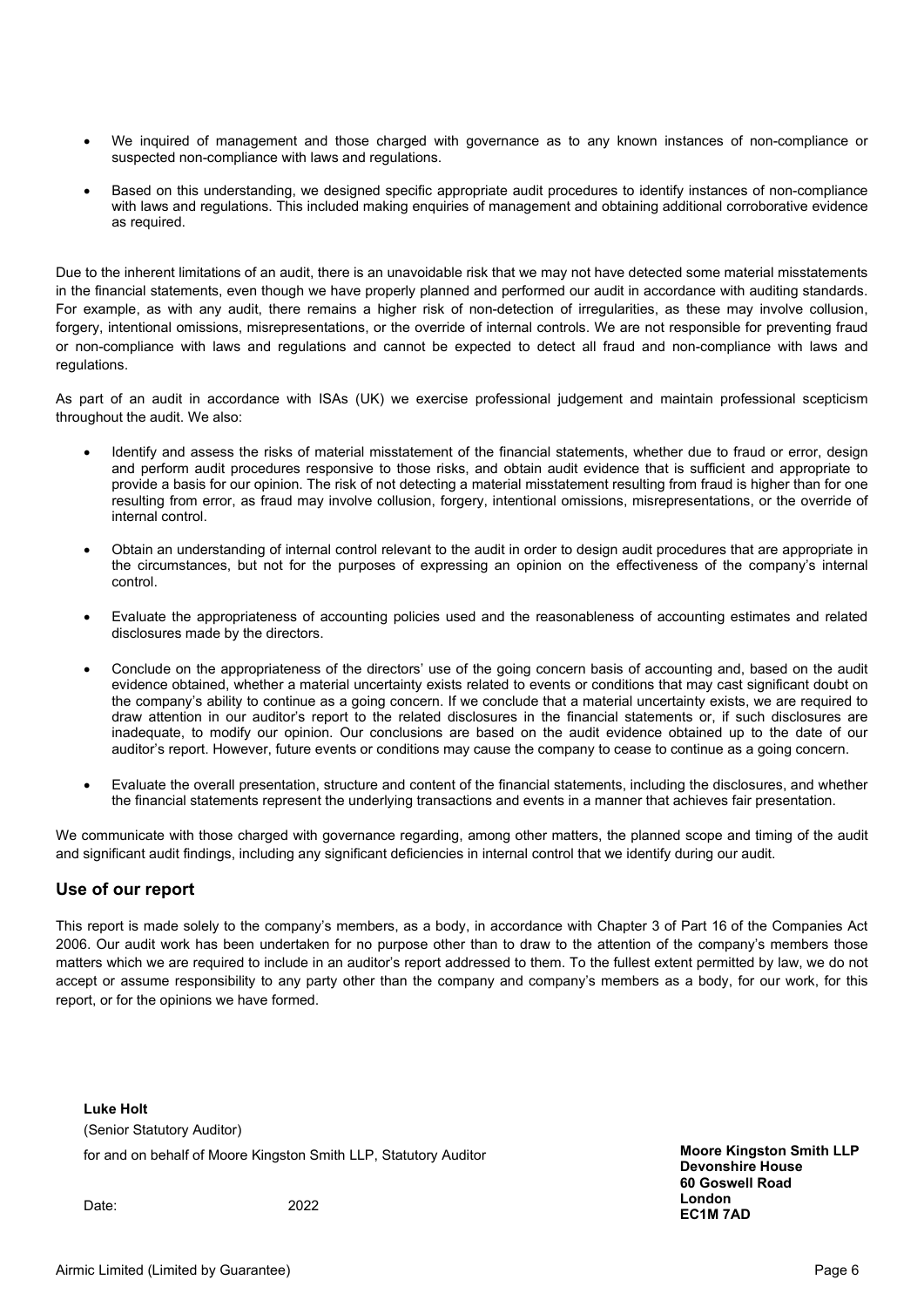# **Income and Expenditure Account**

# **For the year ended 31 December 2021**

|                                                       |              | 2021       | 2020<br><b>Restated</b> |
|-------------------------------------------------------|--------------|------------|-------------------------|
|                                                       | <b>Note</b>  | £          | £                       |
| Income                                                | $\mathbf{1}$ | 2,068,682  | 1,611,235               |
| Direct expenses                                       |              | 522,803    | 297,404                 |
| <b>Gross Surplus</b>                                  |              | 1,545,879  | 1,313,831               |
| Other operating expenses                              |              |            | 1,656,676 1,596,378     |
| <b>Operating Deficit</b>                              | 3            | (110, 797) | (282, 547)              |
| Bank interest receivable                              |              | 195        | 7,450                   |
| <b>Deficit on Ordinary Activities Before Taxation</b> |              | (110, 602) | (275,097)               |
| Taxation                                              | 5            | (1,539)    | (17, 449)               |
| <b>Deficit on Ordinary Activities After Taxation</b>  |              | (109, 063) | (257, 648)              |
| <b>Income and Expenditure Account Brought Forward</b> |              | 1,026,938  | 1,284,586               |
| <b>Income and Expenditure Account Carried Forward</b> |              | 917,875    | 1,026,938               |

The operating deficit for the year arises wholly from the company's continuing activities.

No separate Statement of Changes in Equity has been presented as there are no recognised gains or losses other than as set out in the Income and Expenditure Account.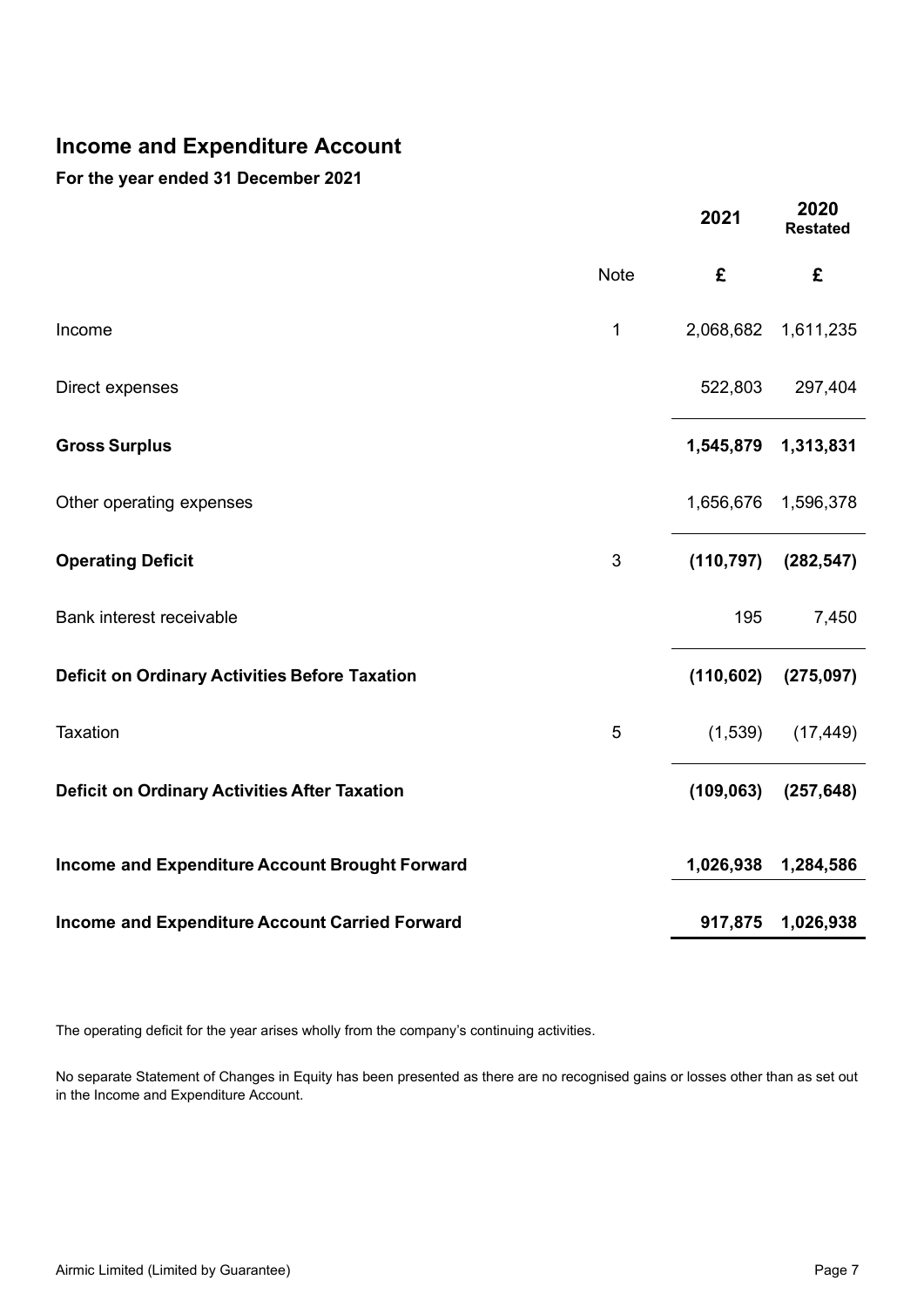# **Balance Sheet**

# **As at 31 December 2021**

|                                                |                | 2021           | 2020           |
|------------------------------------------------|----------------|----------------|----------------|
|                                                | <b>Note</b>    | £              | £              |
| <b>Fixed Assets</b>                            |                |                |                |
| Intangible assets                              | 6              | 48,895         | 11,836         |
| Tangible assets                                | $\overline{7}$ | 108,245        | 158,955        |
| Cash held on deposit                           |                | 299,759        | 501,051        |
| Investments                                    | 8              | $\overline{2}$ | $\overline{2}$ |
|                                                |                | 456,901        | 671,844        |
| <b>Current Assets</b>                          |                |                |                |
| <b>Debtors</b>                                 | 9              | 1,417,285      | 913,286        |
| Cash at bank and in hand                       |                | 372,258        | 257,356        |
|                                                |                | 1,789,543      | 1,170,642      |
| <b>Current Liabilities</b>                     |                |                |                |
| Creditors: amounts falling due within one year | 10             | 1,328,569      | 815,548        |
| <b>Net Current Assets</b>                      |                | 460,974        | 355,094        |
| <b>Total Assets Less Current Liabilities</b>   |                | 917,875        | 1,026,938      |
| <b>Reserves</b>                                |                |                |                |
| Income and Expenditure Account                 | 12             | 917,875        | 1,026,938      |

These accounts are prepared in accordance with the provisions applicable to companies subject to the small companies' regime and in accordance with the provisions of FRS 102.

Approved by the board of directors, authorised for issue and signed on their behalf by:

**Claire Combes** Chair Registered Number 01345758

Airmic Limited (Limited by Guarantee) example and the example of the example of the Page 8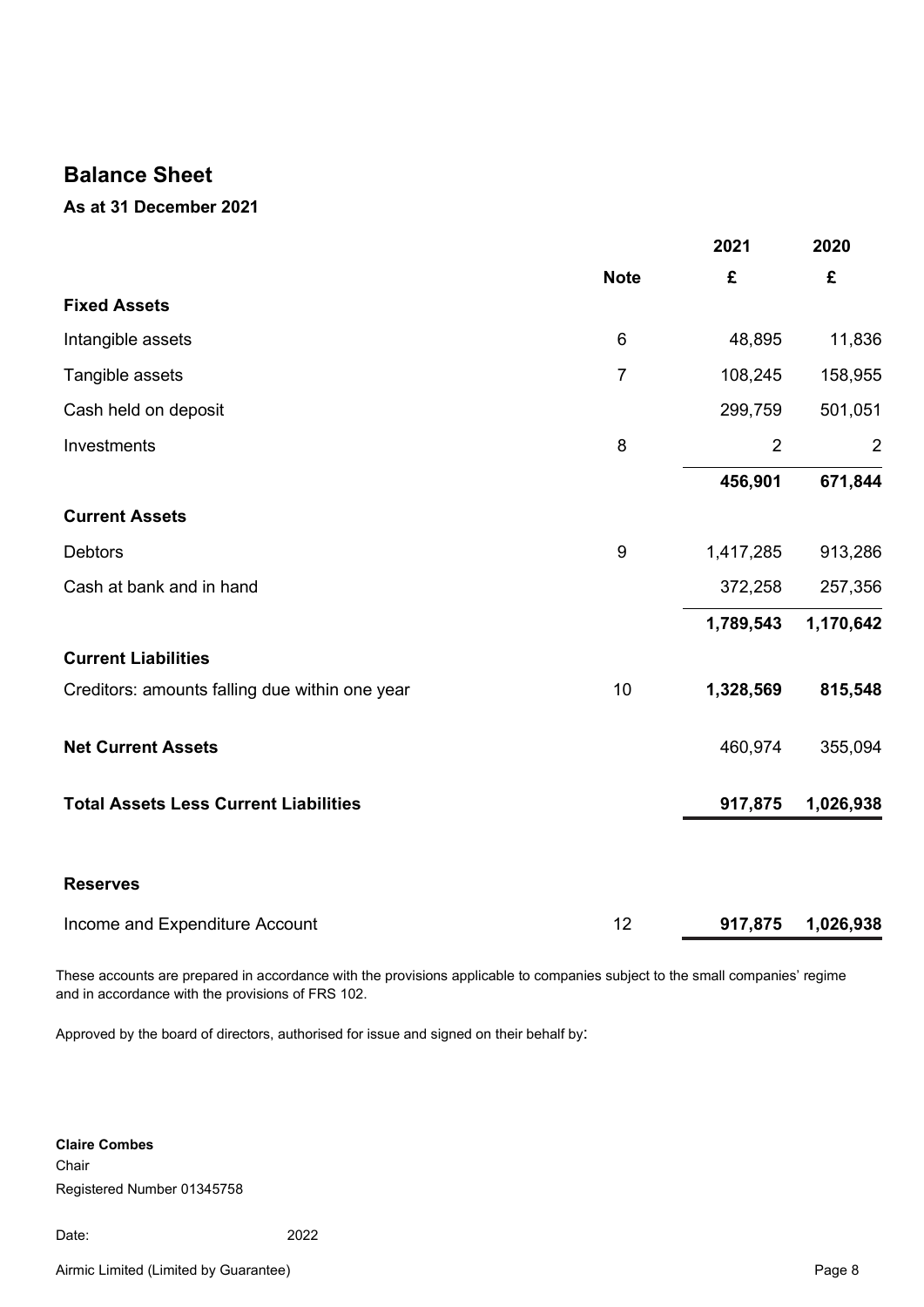# **Statement of Cash Flows**

# **For the year ended 31 December 2021**

|                                            | 2021       |                 | 2020       |                 |
|--------------------------------------------|------------|-----------------|------------|-----------------|
| <b>Deficit Before Taxation</b>             | £          | £<br>(110, 602) | £          | £<br>(275, 097) |
| Adjustment for Non-Cash Items:             |            |                 |            |                 |
| Depreciation                               | 50,710     |                 | 55,685     |                 |
| Amortisation                               | 3,318      |                 | 15,915     |                 |
| Adjustments for Other Non-Operating Items: |            |                 |            |                 |
| Interest on Investments                    | (195)      |                 | (7, 450)   |                 |
| <b>Corporation Tax Paid</b>                |            |                 |            |                 |
| Deferred Tax Charge                        | 1,539      | 55,372          | 17,449     | 81,599          |
| <b>Adjusted Deficit</b>                    |            | (55, 230)       |            | (193, 498)      |
| <b>Movements in Working Capital:</b>       |            |                 |            |                 |
| (Increase)/Decrease in Debtors             | (503, 999) |                 | 122,316    |                 |
| Increase/(Decrease) in Creditors           | 513,021    | 9,022           | (681, 056) | (558, 740)      |
| Cash (Used in) / Generated from Operations |            | (46, 208)       |            | (752, 238)      |
| <b>Investing Activities:</b>               |            |                 |            |                 |
| <b>Purchase of Fixed Assets</b>            | (40, 377)  |                 | (22, 048)  |                 |
| <b>Interest Received</b>                   | 195        | (40, 182)       | 7,450      | (14, 598)       |
| <b>Net Cash Flow</b>                       |            | (86, 390)       |            | (766, 836)      |
| <b>Total cash brought forward</b>          |            | 758,407         |            | 1,525,243       |
| Cash held on deposit                       | 299,759    |                 | 501,051    |                 |
| Cash at bank and in hand                   | 372,258    |                 | 257,356    |                 |
| <b>Total cash carried forward</b>          |            | 672,017         |            | 758,407         |

# **Analysis of changes in net debt**

|                               | As at<br>01 January 2021 | <b>Cash flows</b> | As at<br>31 December 2021 |
|-------------------------------|--------------------------|-------------------|---------------------------|
|                               |                          |                   |                           |
| Cash held on deposit          | 501,051                  | (201, 292)        | 299,759                   |
| Cash held at bank and in hand | 257,356                  | 114,902           | 372,258                   |
| <b>Total</b>                  | 758,407                  | (86, 390)         | 672,017                   |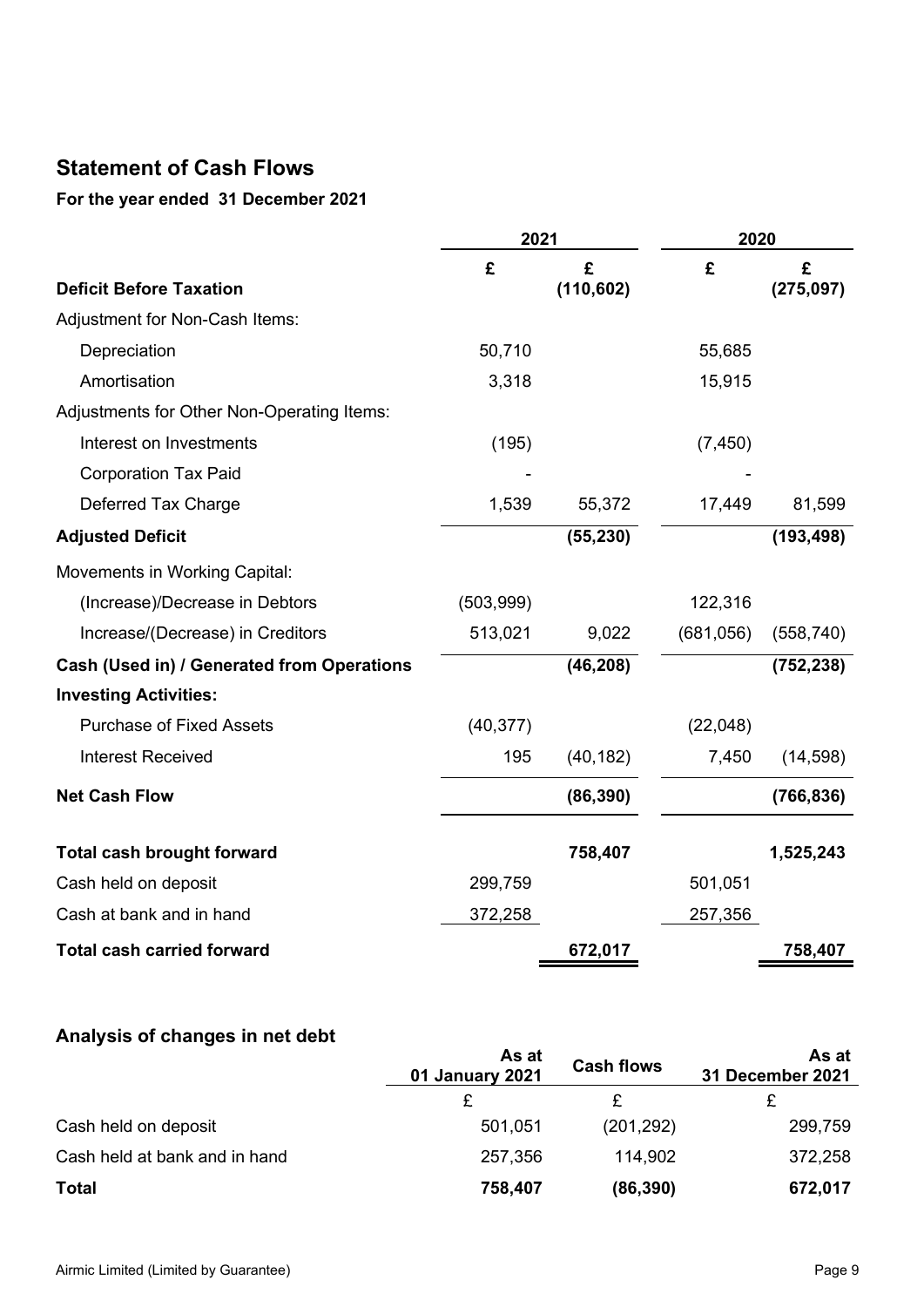# **Notes to the Financial Statements**

# **1. Accounting Policies**

### **Accounting Convention**

The financial statements have been prepared under the historical cost convention and in accordance with FRS 102 "The Financial Reporting Standard applicable in the UK and Republic of Ireland" ("FRS 102") and the requirements of the Companies Act 2006.

### **Going Concern**

The disruption and uncertainty caused by the pandemic continued throughout 2021. However, with the confidence provided by the unanimous support of Partners, we decided to proceed with a 2-day event in Brighton on 5 and 6 October. With attention paid to regular risk assessments, close Partner and Member engagement, and appropriate Covid-19 protocols, this was considered by all stakeholders to be a great success with almost 1,300 registrations. We continued with physical events with an Annual Dinner and ERM Forum on 7 December, shortly before the growing concerns associated with the Omicron variant prompted a resumption of 'working from home'. The rest of our 2021 programme was delivered digitally.

Towards the end of 2021, we detected some fatigue with digital sessions and with the easing of Government Covid-19 related controls, we decided to deliver all events physically in 2022 and reduce the number of digital sessions, whilst recognising the flexibility of access and post-session availability that online digital delivery presents.

Having demonstrated agility and adaptability in 2020 in our **response** to the pandemic, in 2021 we have demonstrated our **resilience**, emerging with a financial result better than Budget Plan with the scale of deficit much reduced from that expected and much improved compared with 2020.

All Partner sponsors have renewed for 2022, new partners are joining, member numbers are growing, and we are planning for Airmic 2022, our June conference, to be held in Liverpool as scheduled. We are optimistic that 2022 will prove to be a year of **reconnecting**. To fulfil our expectations, we have continued to invest in an excellent Airmic team and take guidance from a full Board and an engaged Executive. We have achieved a position of greater influence across the profession, industry and Government and feel confident to actively consider of number of new infrastructure projects and new business ventures.

As reported in 2021, we plan to break even in 2022 and thereafter to start rebuilding reserves. Our approach to financial and business reporting has been reviewed and streamlined, but it is prudent financial management that has been essential to place Airmic in a strong position to face the future with optimism.

The directors therefore consider it appropriate to prepare the accounts on a going concern basis, as they believe that the company will be able to continue in business, and meet its liabilities as they fall due, for a period of at least 12 months from the date of approval of the financial statements.

### **Income and Expenditure Account**

As the company is not trading for profit, an income and expenditure account is presented, as the directors are of the opinion that this more appropriately shows a true and fair view of the Association's activities.

### **Turnover**

Turnover represents membership subscriptions received and income receivable from events and services arranged by the association (net of VAT). All turnover results from activities in the UK.

### **Investments**

Investments in subsidiary undertakings are included at cost less impairment.

### **Intangible Fixed Assets**

Intangible fixed assets comprise website and computer systems development costs. Amortisation is provided on Intangible fixed assets on a straight-line basis over 2 – 4 years, depending upon an assessment of the likely useful life of the asset at the time of purchase. All website development costs meeting the revenue-raising requirement are capitalised. The capitalisation threshold for computer systems is £5,000.

### **Tangible Fixed Assets**

Depreciation is provided on tangible fixed assets on a straight-line basis at rates between 50% and 20%, calculated to amortise the cost of each asset to its residual value over its expected useful life, between two and five years respectively. Computers and audio-visual equipment are written off over 2 years; office refurbishment and fixtures and fittings costs are written off over 5 years or the remaining term of the office lease, whichever is the shorter. Capitalisation thresholds are £1,000 for computers, audio visual and office equipment, furniture and fittings and £5,000 for office refurbishment costs.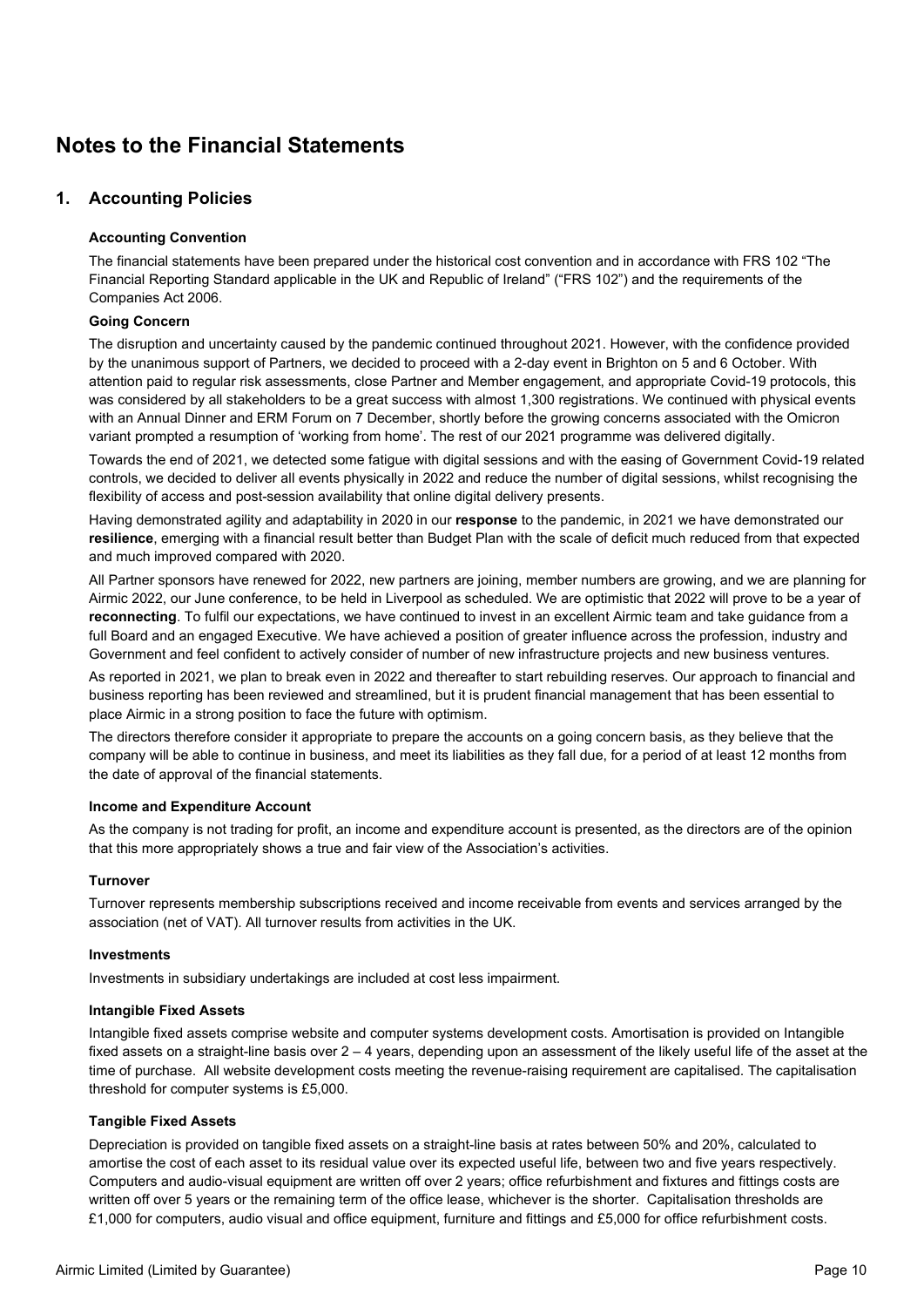# **1. Accounting Policies (continued)**

#### **Critical Accounting Estimates and Areas of Judgement**

In the application of the company's accounting policies, the directors make judgements, estimates and assumptions about the book value of assets and liabilities based upon historical experience and other factors considered to be relevant. The annual amortisation and depreciation charges for fixed assets are sensitive to changes in the estimated useful economic lives and residual value of assets. These are reassessed annually and amended where necessary to reflect current circumstances. Revisions are recognised in the period in which the estimate is revised where the revision affects only that period, or in the period of the revision and future periods where the revision affects both current and future periods.

#### **Cash and Cash Equivalents**

Cash and cash equivalents include cash in hand and current and fixed term bank deposits maturing in less than 90 days.

#### **Financial Instruments**

The company has elected to apply the provisions of section 11 'Basic Financial Instruments' to all of its financial instruments. Financial instruments are recognised in the company's balance sheet when the company becomes party to the contractual provisions of the instrument. Basic financial instruments are recognised at transaction value and subsequently adjusted for impairment except for investments which are initially measured at transaction price and subsequently at fair value.

### **Operating Leases**

Rentals payable under operating leases are charged against income on a straight-line basis over the lease term.

#### **Pension Costs**

The company contributes to the personal pension schemes of its employees. The cost of making such contributions is charged to the income and expenditure account in the year to which it relates.

#### **Employee Benefits**

The costs of short-term employee benefits are recognised as a liability and an expense. The cost of any material unused holiday entitlement is recognised in the period in which the employee's services are received. Termination benefits are recognised immediately as an expense when the company is demonstrably committed to terminate the employment of an employee or to provide termination benefits.

#### **Exemption from Group Accounts**

The financial statements present information about the company as an individual undertaking and not about its group. The company and its dormant subsidiary undertaking comprise a small-sized group. The company has therefore taken advantage of the exemptions provided by section 398 of the Companies Act 2006 not to prepare group accounts.

#### **Deferred Taxation**

Deferred taxation is provided on all timing differences. Deferred taxation balances have not been discounted.

#### **Functional Currency**

The functional and presentational currency of the company is the pound sterling. Amounts are rounded to the nearest pound.

#### **Foreign Currencies**

Assets, liabilities, revenues and costs expressed in foreign currencies are translated into sterling at rates of exchange ruling on the date on which transactions occur, except for monetary assets and liabilities which are translated at the rate ruling at the balance sheet date.

### **Restatement of Costs**

A review of costs and how they are classified between Direct Expenses and Other Operating Expenses took place in the year. The 2020 figure has been restated to reflect this reclassification which has resulted in direct expenses being reduced by, and other operating expenses increased by, £50,082.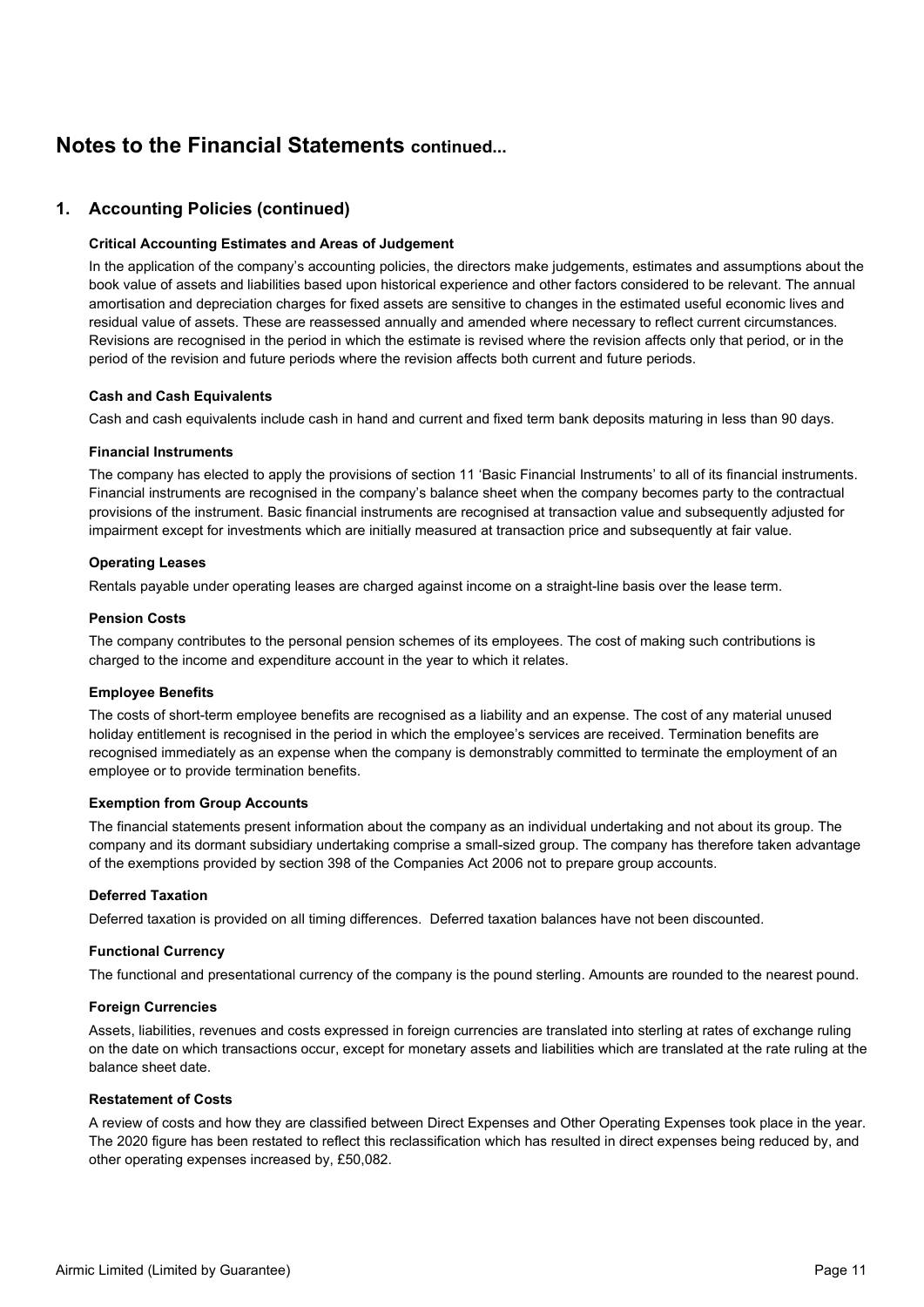# **2. Company Status and Control**

The association is incorporated as a company in England and Wales limited by guarantee (so does not have share capital). Every member of the board which governs the association is a guaranteeing member of the association. In total, there were 1,314 guaranteeing members at 31 December 2021, the balance sheet date (2020: 1,242 guaranteeing members), and in the event of the company being wound up the maximum amount which each member is liable to contribute is £1.

# **3. Operating Deficit / Surplus**

|                                                           |                                                                                          | 2021   | 2020   |
|-----------------------------------------------------------|------------------------------------------------------------------------------------------|--------|--------|
| The operating deficit / surplus is stated after charging: |                                                                                          | £      | £      |
| (note 6, 7)                                               | Depreciation / amortisation and amounts written off tangible and intangible fixed assets | 54.028 | 71.600 |
| Auditor's remuneration:                                   | Audit services current year<br>$\blacksquare$                                            | 9.400  | 9.150  |
|                                                           | Other services current year<br>$\blacksquare$                                            | 3.985  | 7.765  |
| Operating lease rentals:                                  | Equipment                                                                                | 5.871  | 6.923  |
|                                                           | Land and buildings                                                                       | 68.273 | 68,273 |

# **4. Employees and Directors**

|                                                  | The average number of directors (paid and unpaid members of the board) and staff employed | 2021         | 2020         |
|--------------------------------------------------|-------------------------------------------------------------------------------------------|--------------|--------------|
| by the association during the year was:          | Directors (board members)                                                                 | 16           | 16           |
|                                                  | Employees                                                                                 | 11           | 11           |
|                                                  |                                                                                           | 27           | 27           |
| <b>Employee costs for the above:</b>             |                                                                                           |              |              |
| Salaries                                         |                                                                                           | £<br>828,289 | £<br>795,236 |
|                                                  |                                                                                           |              |              |
| Redundancy and termination payments              |                                                                                           | 12,878       |              |
| Social security costs                            |                                                                                           | 98.879       | 95,625       |
| Pension costs and other staff benefits (note 14) |                                                                                           | 113,616      | 94,723       |
| Recruitment and training                         |                                                                                           | 37,153       | 22,958       |
|                                                  |                                                                                           | 1,090,815    | 1,008,542    |

The aggregate amount of directors' remuneration for the year amounted to £235,951 (2020: £182,100). No retirement benefits were accrued by directors. The figure for pension costs and other staff benefits included in note 4 includes salaries sacrificed to pensions. The total remuneration for key management personnel (salaries and employee benefits) amounted to £371,543 (2020: £417,151). Key management personnel are defined as persons having authority and responsibility for planning, directing and controlling the activities of the association, including directors and senior management personnel to whom the directors have delegated significant authority or responsibility in the day-to-day running of the association's affairs.

# **5. Taxation**

|                                                                               | 2021    | 2020      |
|-------------------------------------------------------------------------------|---------|-----------|
|                                                                               |         | c         |
| United Kingdom corporation tax on non-member activities<br>at 19% (2021: 19%) |         |           |
| Deferred tax charge in the year                                               | (1,539) | (17, 449) |
|                                                                               | (1,539) | (17.449)  |

Airmic Ltd is only taxed on non-Member activities. Activities transacted with Members are not subject to Corporation Tax.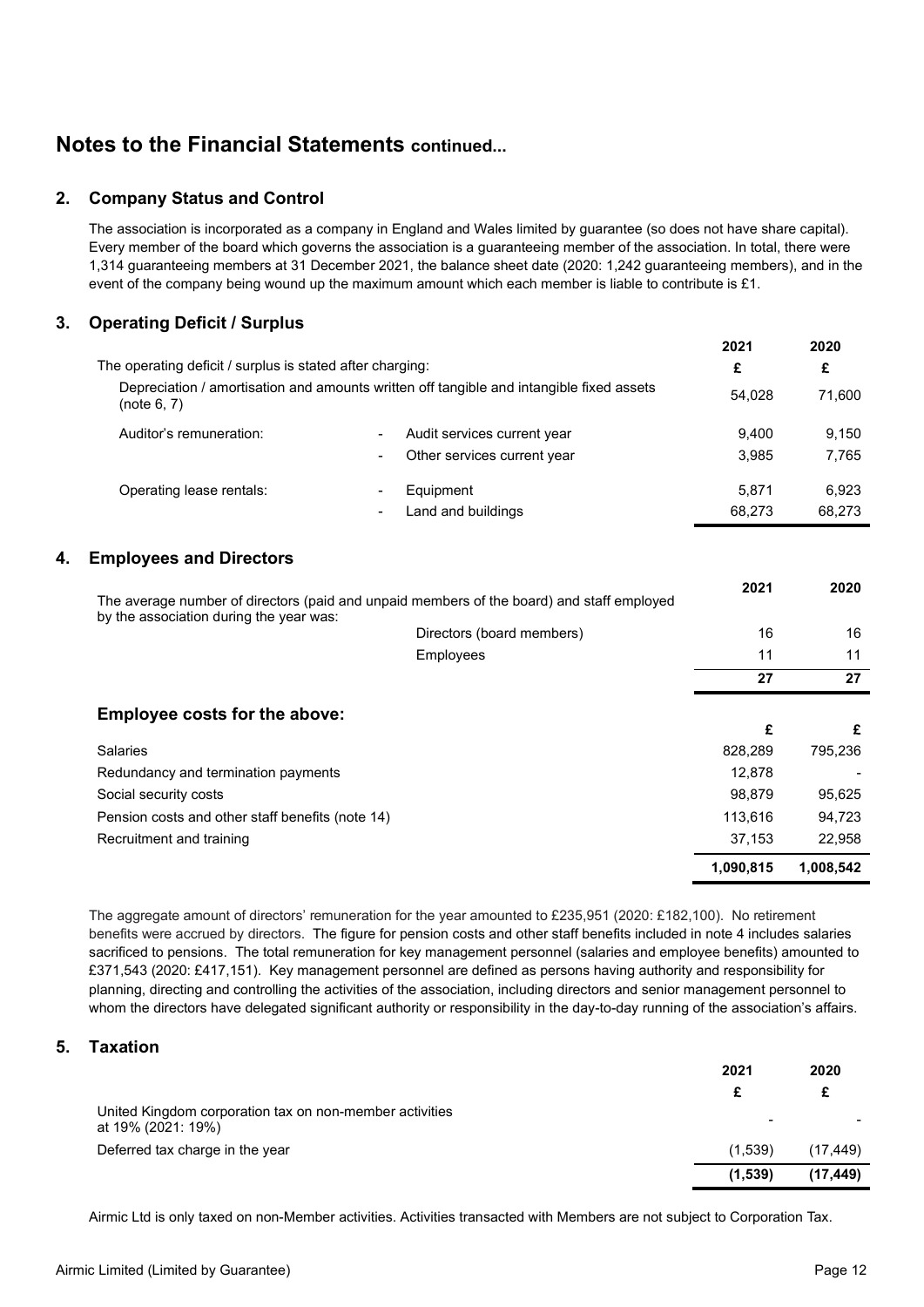# **6. Intangible Fixed Assets**

|                                                     | <b>Website and Computer</b><br><b>Systems</b> |
|-----------------------------------------------------|-----------------------------------------------|
|                                                     | £                                             |
| Cost at 1 January 2021                              | 206,865                                       |
| Additions during the year                           | 40,377                                        |
| Cost at 31 December 2021                            | 247,242                                       |
|                                                     |                                               |
| Accumulated amortisation at 1 January 2021          | 195,029                                       |
| Charge for the year                                 | 3,318                                         |
| <b>Accumulated amortisation at 31 December 2021</b> | 198,347                                       |
| Net book value at 31 December 2021                  | 48,895                                        |
| Net book value at 31 December 2020                  | 11,836                                        |

# **7. Tangible Fixed Assets**

|                                              | <b>Office Refurbishment</b><br><b>Fixtures and Fittings &amp;</b><br><b>Computer Equipment</b> |
|----------------------------------------------|------------------------------------------------------------------------------------------------|
|                                              | £                                                                                              |
| Cost at 1 January and 31 December 2021       | 251,829                                                                                        |
|                                              |                                                                                                |
| Accumulated depreciation at 1 January 2021   | 92,874                                                                                         |
| Charge for the year                          | 50,710                                                                                         |
|                                              |                                                                                                |
| Accumulated depreciation at 31 December 2021 | 143,584                                                                                        |
|                                              |                                                                                                |
| Net book value at 31 December 2021           | 108,245                                                                                        |
| Net book value at 31 December 2020           | 158,955                                                                                        |

# **8. Fixed Asset Investments**

|                                                                | Airmic (II)<br>Ltd |
|----------------------------------------------------------------|--------------------|
| Cost and net book value at 1 January 2021 and 31 December 2021 |                    |

Investments at 31 December 2021 comprised a 100% interest in the issued ordinary share capital of Airmic (II) Limited, a dormant company registered in England and Wales.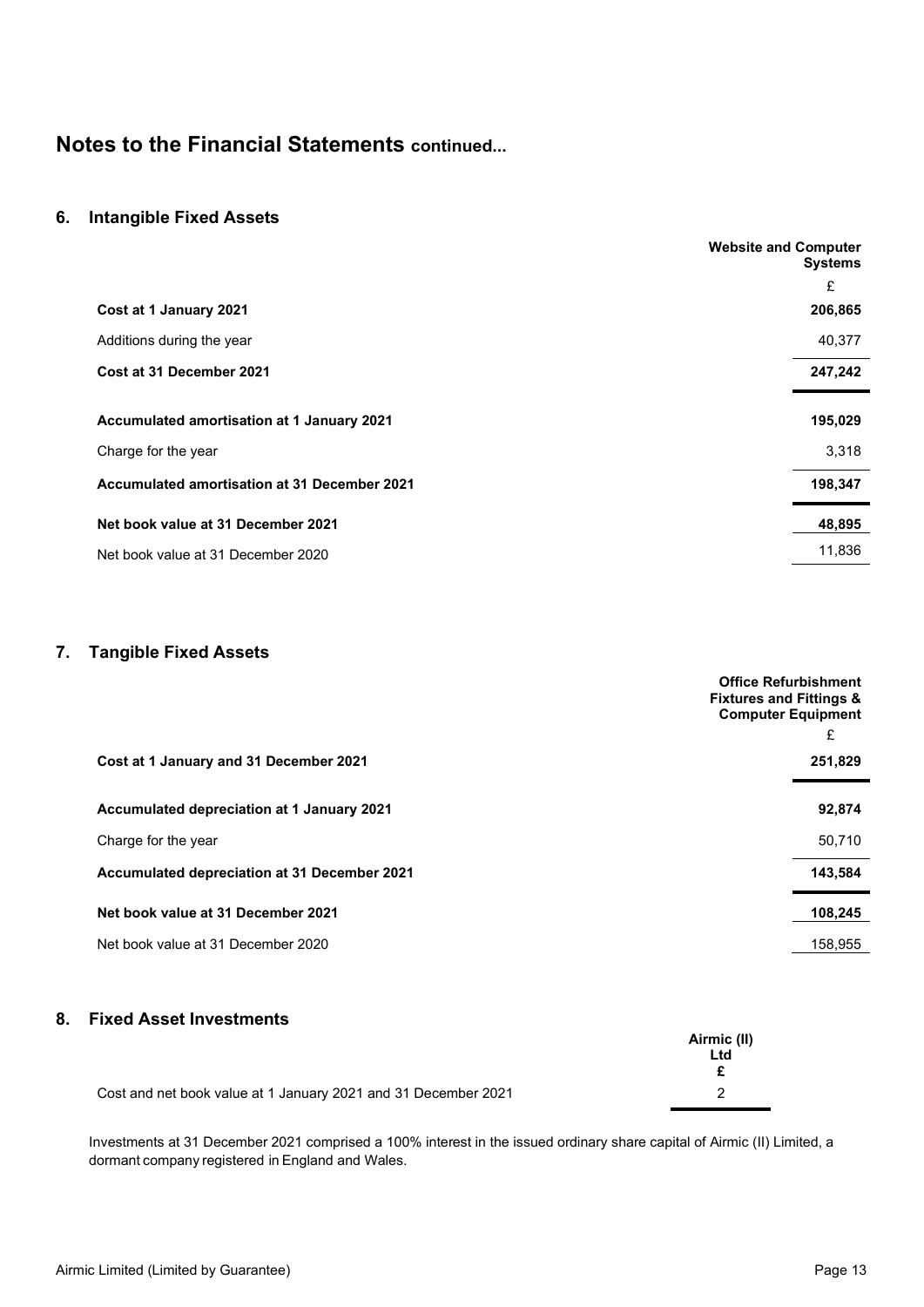## **9. Debtors**

|                                | 2021      | 2020    |
|--------------------------------|-----------|---------|
|                                | £         | £       |
| Trade debtors                  | 1,122,054 | 613,377 |
| Other debtors                  | 14,180    | 13,487  |
| Prepayments and accrued income | 281,051   | 286,422 |
|                                | 1,417,285 | 913,286 |

The increase in trade debtors reflects resumption of the more usual pattern of invoicing for Partner renewals prior to the turn of the year. In 2020, renewals were delayed due to the uncertainties associated with the pandemic.

# **10. Creditors: Amounts falling due within one year**

|                        | 2021      | 2020    |  |
|------------------------|-----------|---------|--|
|                        | £         | £       |  |
| Trade creditors        | 77,119    | 143,086 |  |
| Corporation tax        |           |         |  |
| Deferred Tax (Note 11) | 22,308    | 23,847  |  |
| <b>Other Creditors</b> | 46,650    | 42,703  |  |
| Tax & social security  | 179,762   | 96,884  |  |
| Accruals               | 245,204   | 17,650  |  |
| Deferred income        | 757,526   | 491,378 |  |
|                        | 1,328,569 | 815,548 |  |

In 2020, the trade creditors figure included adjustments relating to the cancellation of the Edinburgh conference, not applicable to 2021. The increase in both the tax and social security creditor, and deferred income, reflects the resumption of a more normal pattern of invoicing for Partner renewals. Accruals include the invoice for the Annual Dinner (no Dinner was held in 2020) and reflect the deferral of some employee bonus payments until the New Year.

Financial liabilities measured at amortised cost included in the above total £322,323 (2020: £160,736).

# **11. Provisions - Deferred Tax**

| Balance brought forward at 1 January 2021              | 23,847  |
|--------------------------------------------------------|---------|
| Amount charged to income and expenditure in the period | (1,539) |
| Balance carried forward at 31 December 2021            | 22,308  |
|                                                        |         |

Deferred tax arises on timing differences from capital allowances.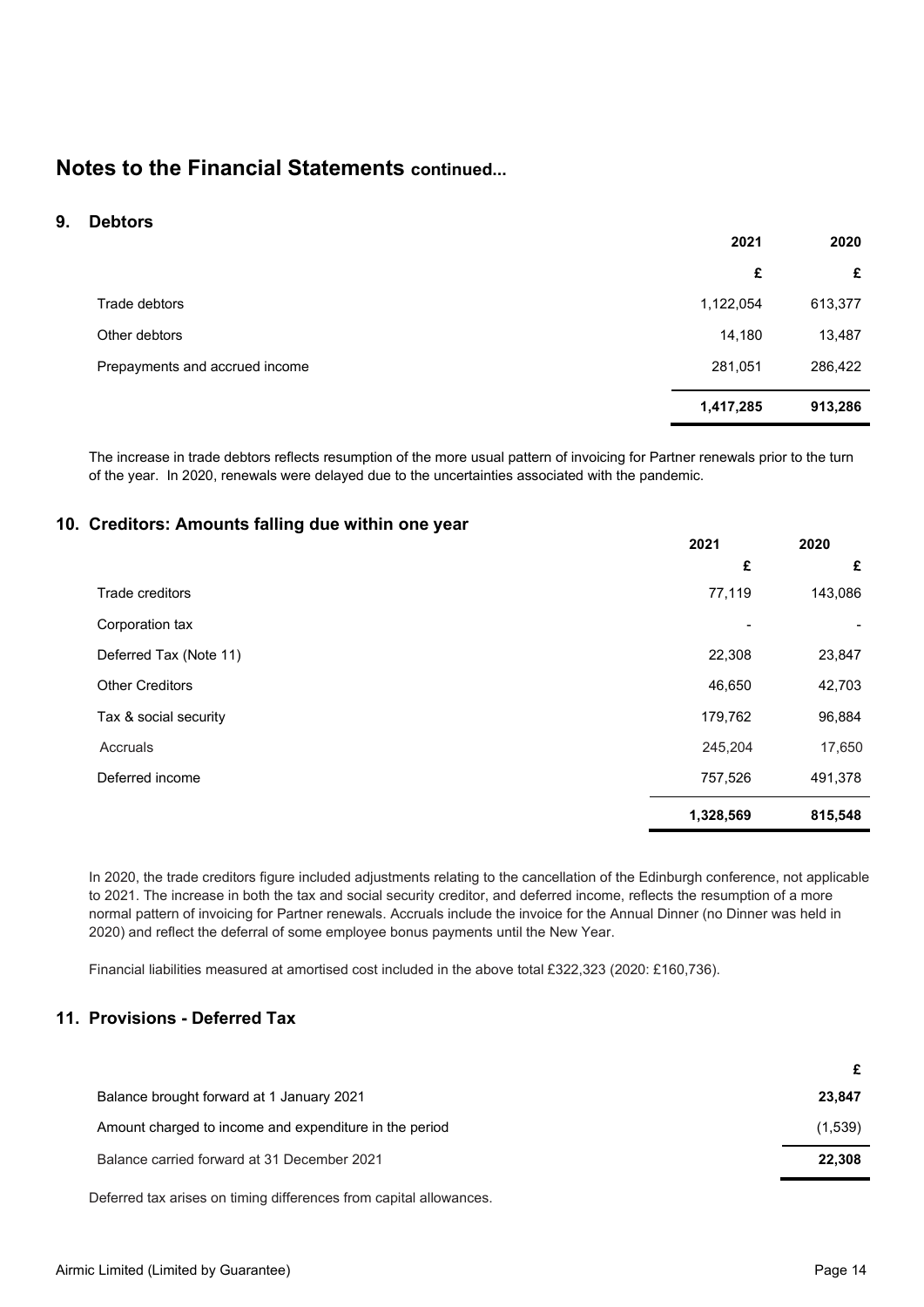## **12. Reserves**

|                             | <b>Income and Expenditure Account</b> |  |
|-----------------------------|---------------------------------------|--|
|                             | £                                     |  |
| Balance at 1 January 2021   | 1,026,938                             |  |
| Deficit for the year        | (109,063)                             |  |
| Balance at 31 December 2021 | 917,875                               |  |

Airmic has a Reserves Policy set within the context of its governance framework. Reserves support the continuity of the core work of Airmic, the ability of the association to pursue opportunities, and provide cover for risks such as unforeseen expenditure or unanticipated loss of income. The Finance Committee and the Board undertook a comprehensive review of the policy in 2021. The level of reserves and associated metrics at 31 December 2021 fall within the parameters set by the policy.

# **13. Commitments under Operating Leases**

At 31 December 2021, the company's total future minimum commitments under operating leases were as follows:

|                     | <b>Land and Buildings</b> |         | <b>Other</b> |       |
|---------------------|---------------------------|---------|--------------|-------|
|                     | 2021                      | 2020    | 2021         | 2020  |
| Commitments due:    | £                         | £       | £            | £     |
| in less than 1 year | 83,600                    | 83,600  | 1,982        | 4,359 |
| in 1-5 years        | 118,433                   | 202,033 | 90           | 2,072 |

# **14. Pension Commitments**

The company contributes 7.5% of pensionable salaries to the personal pension schemes of its employees. The cost of company contributions to group schemes during the year amounted to £36,944 (2020: £35,677), including savings on employer National Insurance on sacrificed salaries passed on to employees (but excluding salaries sacrificed to pensions).

# **15. Transactions with Related Parties**

There were no transactions with related parties in 2021. In 2020, £7,698 was paid to Holman Fenwick Willan LLP for legal and professional fees, when Nicholas Hughes, director and Honorary Secretary to Airmic, was a partner in this firm.